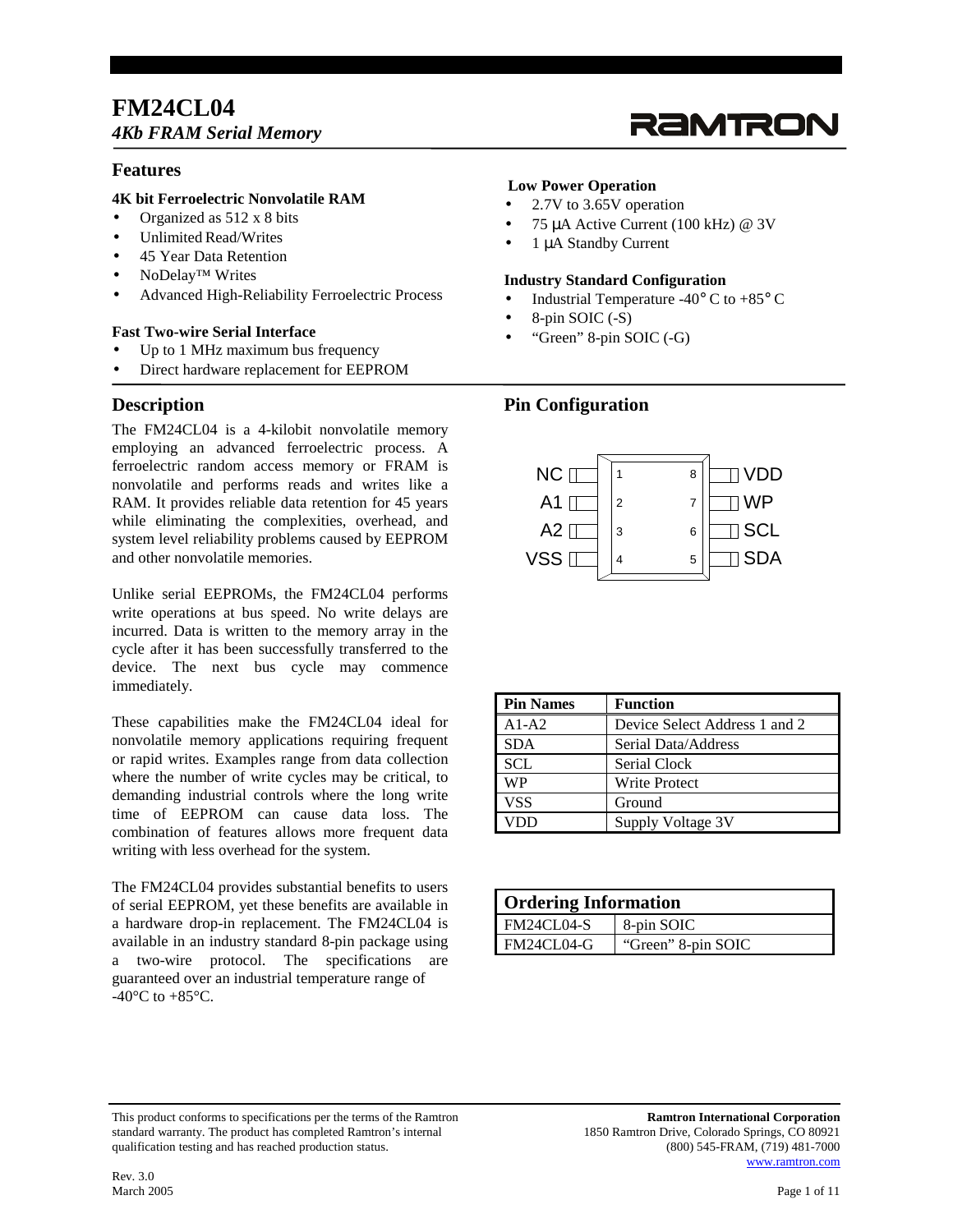

**Figure 1. Block Diagram** 

| <b>Pin Description</b> |  |
|------------------------|--|
|------------------------|--|

| <b>Pin Name</b> | $U$             | <b>Pin Description</b>                                                                    |
|-----------------|-----------------|-------------------------------------------------------------------------------------------|
| $A1-A2$         | Input           | Address 1-2: The address pins set the device select address. The device address value     |
|                 |                 | in the 2-wire slave address must match the setting of these two pins. These pins are      |
|                 |                 | internally pulled down.                                                                   |
| <b>SDA</b>      | $\overline{LO}$ | Serial Data/Address: This is a bi-directional pin used to shift serial data and addresses |
|                 |                 | for the two-wire interface. It employs an open-drain output and is intended to be wire-   |
|                 |                 | OR'd with other devices on the two-wire bus. The input buffer incorporates a Schmitt      |
|                 |                 | trigger for noise immunity and the output driver includes slope control for falling       |
|                 |                 | edges. A pull-up resistor is required.                                                    |
| <b>SCL</b>      | Input           | Serial Clock: The serial clock input for the two-wire interface. Data is clocked out of   |
|                 |                 | the device on the SCL falling edge, and clocked in on the SCL rising edge. The SCL        |
|                 |                 | input also incorporates a Schmitt trigger input for improved noise immunity.              |
| <b>WP</b>       | Input           | Write Protect: When WP is high the entire array is write protected. When WP is low,       |
|                 |                 | all addresses may be written. This pin is internally pulled down.                         |
| NC              |                 | No connect                                                                                |
| <b>VDD</b>      | Supply          | <b>Supply Voltage</b>                                                                     |
| <b>VSS</b>      | Supply          | Ground                                                                                    |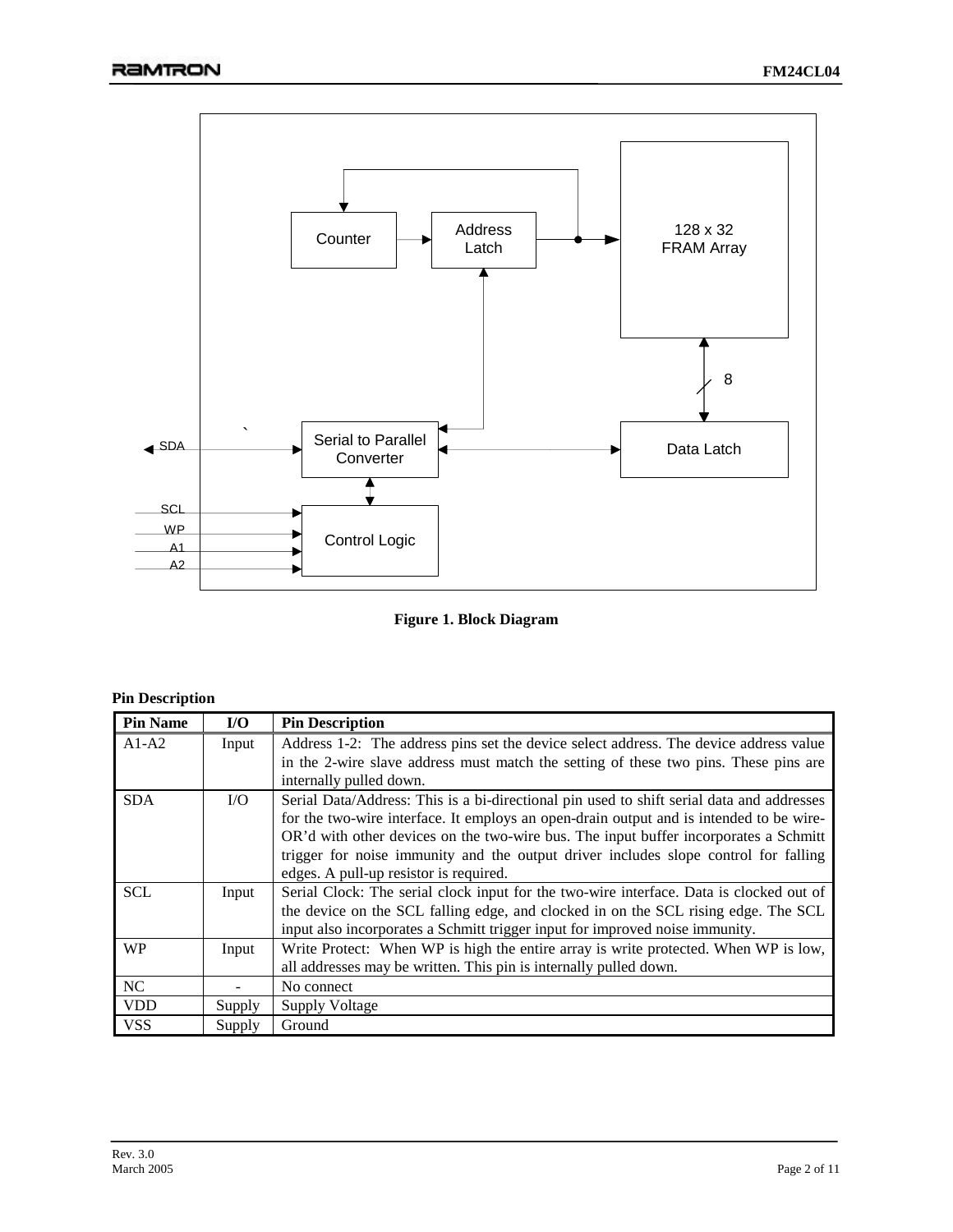## **Overview**

The FM24CL04 is a serial FRAM memory. The memory array is logically organized as 512 x 8 and is accessed using an industry standard two-wire interface. Functional operation of the FRAM is similar to serial EEPROMs. The major difference between the FM24CL04 and a serial EEPROM with the same pinout relates to its superior write performance.

## **Memory Architecture**

When accessing the FM24CL04, the user addresses 512 locations each with 8 data bits. These data bits are shifted serially. The 512 addresses are accessed using the two-wire protocol, which includes a slave address (to distinguish other devices), a page address, and a word address. The word address consists of 8 bits that specify one of 256 addresses. The page address is 1-bit and so there are 2 pages each of 256 locations. The complete address of 9-bits specifies each byte address uniquely.

Most functions of the FM24CL04 either are controlled by the two-wire interface or are handled automatically by on-board circuitry. The memory is read or written at the speed of the two-wire bus. Unlike an EEPROM, it is not necessary to poll the device for a ready condition since writes occur at bus speed. That is, by the time a new bus transaction can be shifted into the part, a write operation will be complete. This is explained in more detail in the interface section below.

Users can expect several obvious system benefits from the FM24CL04 due to its fast write cycle and high endurance as compared with EEPROM. However there are less obvious benefits as well. For example in a high noise environment, the fast-write operation is less susceptible to corruption than an EEPROM since it is completed quickly. By contrast an EEPROM requiring milliseconds to write is vulnerable to noise during much of the cycle.

Note that the FM24CL04 contains no power management circuits other than a simple internal power-on reset. It is the user's responsibility to ensure that  $V_{DD}$  is within data sheet tolerances to prevent incorrect operation.

## **Two-wire Interface**

The FM24CL04 employs a bi-directional two-wire bus protocol using few pins and little board space. Figure 2 illustrates a typical system configuration using the FM24CL04 in a microcontroller-based system. The industry standard two-wire bus is familiar to many users but is described in this section.

By convention, any device that is sending data onto the bus is the transmitter while the target device for this data is the receiver. The device that is controlling the bus is the master. The master is responsible for generating the clock signal for all operations. Any device on the bus that is being controlled is a slave. The FM24CL04 is always a slave device.

The bus protocol is controlled by transition states in the SDA and SCL signals. There are four conditions: Start, Stop, Data bit, and Acknowledge. Figure 3 illustrates the signal conditions that specify the four states. Detailed timing diagrams are shown in the electrical specifications.



**Figure 2. Typical System Configuration**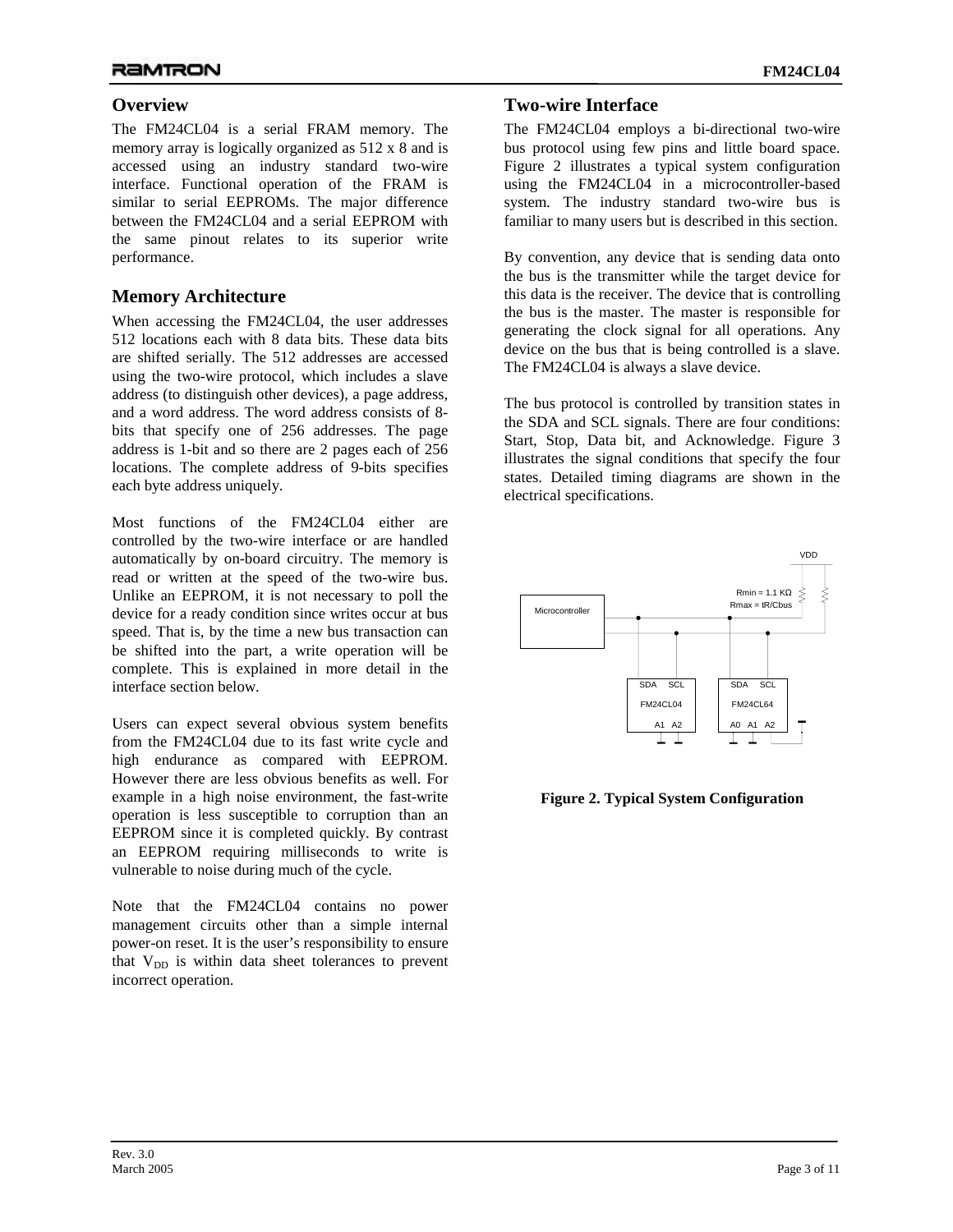

**Figure 3. Data Transfer Protocol**

#### **Stop Condition**

A Stop condition is indicated when the bus master drives SDA from low to high while the SCL signal is high. All operations must end with a Stop condition. If an operation is pending when a stop is asserted, the operation will be aborted. The master must have control of SDA (not a memory read) in order to assert a Stop condition.

#### **Start Condition**

A Start condition is indicated when the bus master drives SDA from high to low while the SCL signal is high. All read and write transactions begin with a Start condition. An operation in progress can be aborted by asserting a Start condition at any time. Aborting an operation using the Start condition will ready the FM24CL04 for a new operation.

If during operation the power supply drops below the specified  $V_{DD}$  minimum, the system should issue a Start condition prior to performing another operation.

## **Data/Address Transfer**

All data transfers (including addresses) take place while the SCL signal is high. Except under the two conditions described above, the SDA signal should not change while SCL is high.

#### **Acknowledge**

The Acknowledge takes place after the  $8<sup>th</sup>$  data bit has been transferred in any transaction. During this state the transmitter should release the SDA bus to allow the receiver to drive it. The receiver drives the SDA signal low to acknowledge receipt of the byte. If the receiver does not drive SDA low, the condition is a No-Acknowledge and the operation is aborted.

Rev. 3.0 March 2005 Page 4 of 11 The receiver could fail to acknowledge for two distinct reasons. First, if a byte transfer fails, the No-Acknowledge ends the current operation so that the device can be addressed again. This allows the last byte to be recovered in the event of a communication error. Second and most common, the receiver does not

acknowledge the data to deliberately end an operation. For example, during a read operation, the FM24CL04 will continue to place data onto the bus as long as the receiver sends acknowledges (and clocks). When a read operation is complete and no more data is needed, the receiver must not acknowledge the last byte. If the receiver acknowledges the last byte, this will cause the FM24CL04 to attempt to drive the bus on the next clock while the master is sending a new command such as a Stop command.

## **Slave Address**

The first byte that the FM24CL04 expects after a start condition is the slave address. As shown in Figure 4, the slave address contains the device type, the device select, the page of memory to be accessed, and a bit that specifies if the transaction is a read or a write.

Bits 7-4 are the device type and should be set to 1010b for the FM24CL04. The device type allows other types of functions to reside on the 2-wire bus within an identical address range. Bits 3-2 are the device address. If bit 3 matches the A2 pin and bit 2 matches the A1 pin the device will be selected. Bit 1 is the page select. It specifies the 256-byte block of memory that is targeted for the current operation. Bit 0 is the read/write bit. A 0 indicates a write operation.

## **Word Address**

After the FM24CL04 (as receiver) acknowledges the slave ID, the master will place the word address on the bus for a write operation. The word address is the lower 8-bits of the address to be combined with the 1-bit page select to specify exactly the byte to be written. The complete 9-bit address is latched internally.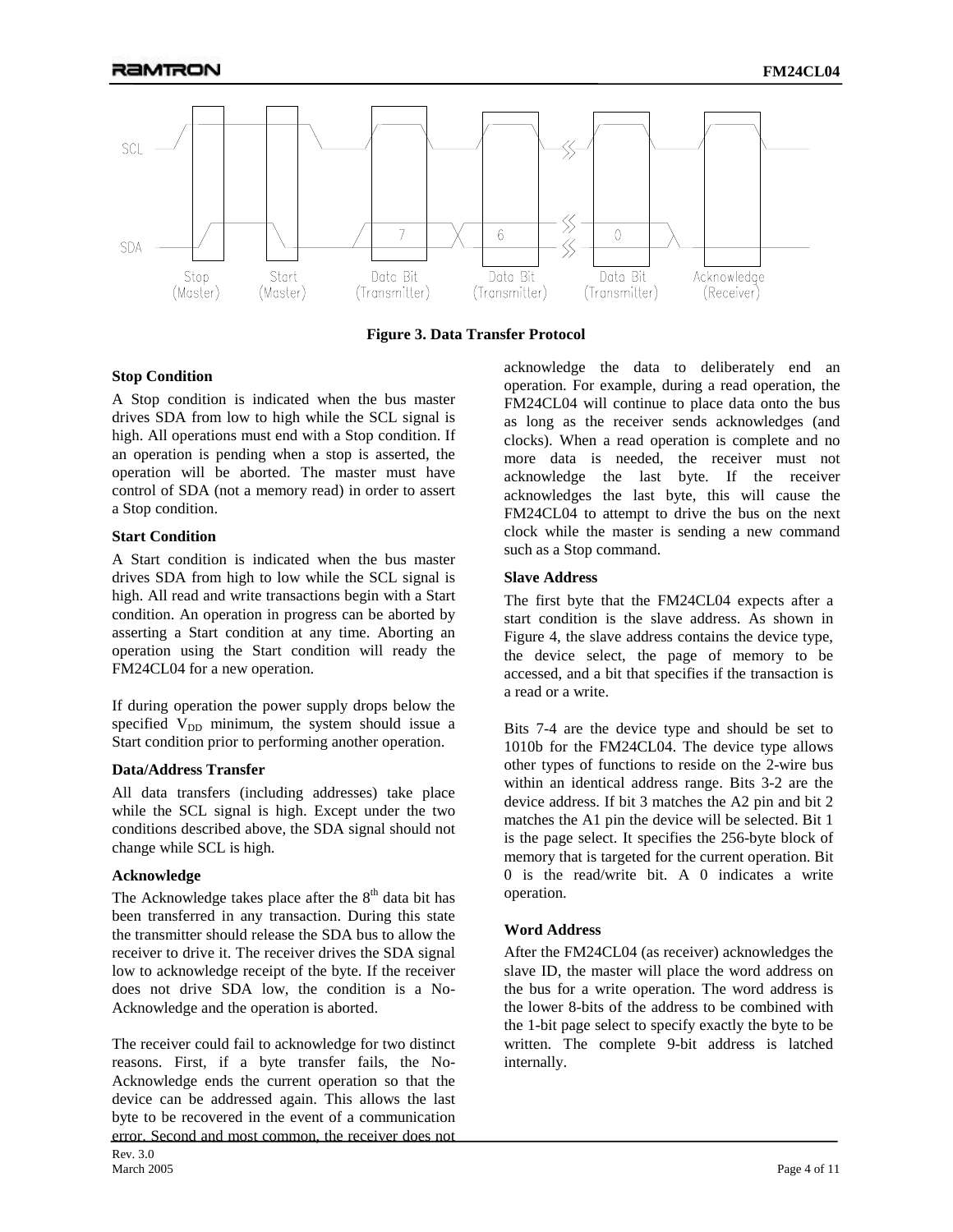

**Figure 4. Slave Address** 

No word address occurs for a read operation. Reads always use the lower 8-bits that are held internally in the address latch and the  $9<sup>th</sup>$  address bit is part of the slave address. Reads always begin at the address following the previous access. A random read address can be loaded by doing a write operation as explained below.

After transmission of each data byte, just prior to the acknowledge, the FM24CL04 increments the internal address latch. This allows the next sequential byte to be accessed with no additional addressing. After the last address (1FFh) is reached, the address latch will roll over to 000h. There is no limit to the number of bytes that can be accessed with a single read or write operation.

#### **Data Transfer**

After all address information has been transmitted, data transfer between the bus master and the FM24CL04 can begin. For a read operation the FM24CL04 will place 8 data bits on the bus then wait for an acknowledge. If the acknowledge occurs, the next sequential byte will be transferred. If the acknowledge is not sent, the read operation is concluded. For a write operation, the FM24CL04 will accept 8 data bits from the master then send an acknowledge. All data transfer occurs MSB (most significant bit) first.

## **Memory Operation**

The FM24CL04 is designed to operate in a manner very similar to other 2-wire interface memory products. The major differences result from the higher performance write capability of FRAM technology. These improvements result in some differences between the FM24CL04 and a similar configuration EEPROM during writes. The complete operation for both writes and reads is explained below.

## **Write Operation**

All writes begin with a slave address then a word address. The bus master indicates a write operation by setting the LSB of the Slave address to a 0. After addressing, the bus master sends each byte of data to the memory and the memory generates an acknowledge condition. Any number of sequential bytes may be written. If the end of the address range is reached internally, the address counter will wrap from 1FFh to 000h.

Unlike other nonvolatile memory technologies, there is no write delay with FRAM. The entire memory cycle occurs in less time than a single bus clock. Therefore any operation including read or write can occur immediately following a write. Acknowledge polling, a technique used with EEPROMs to determine if a write is complete is unnecessary and will always return a done condition.

An actual memory array write occurs after the  $8<sup>th</sup>$ data bit is transferred. It will be complete before the acknowledge is sent. Therefore if the user desires to abort a write without altering the memory contents, this should be done using a start or stop condition prior to the  $8<sup>th</sup>$  data bit. The FM24CL04 needs no page buffering.

Pulling write protect high will disable writes to the entire array. The FM24CL04 will not acknowledge data bytes that are written when write protect is asserted. In addition, the address counter will not increment if writes are attempted. Pulling WP low  $(V_{SS})$  will deactivate this feature.

Figure 5 below illustrates both a single- and multiple- byte write.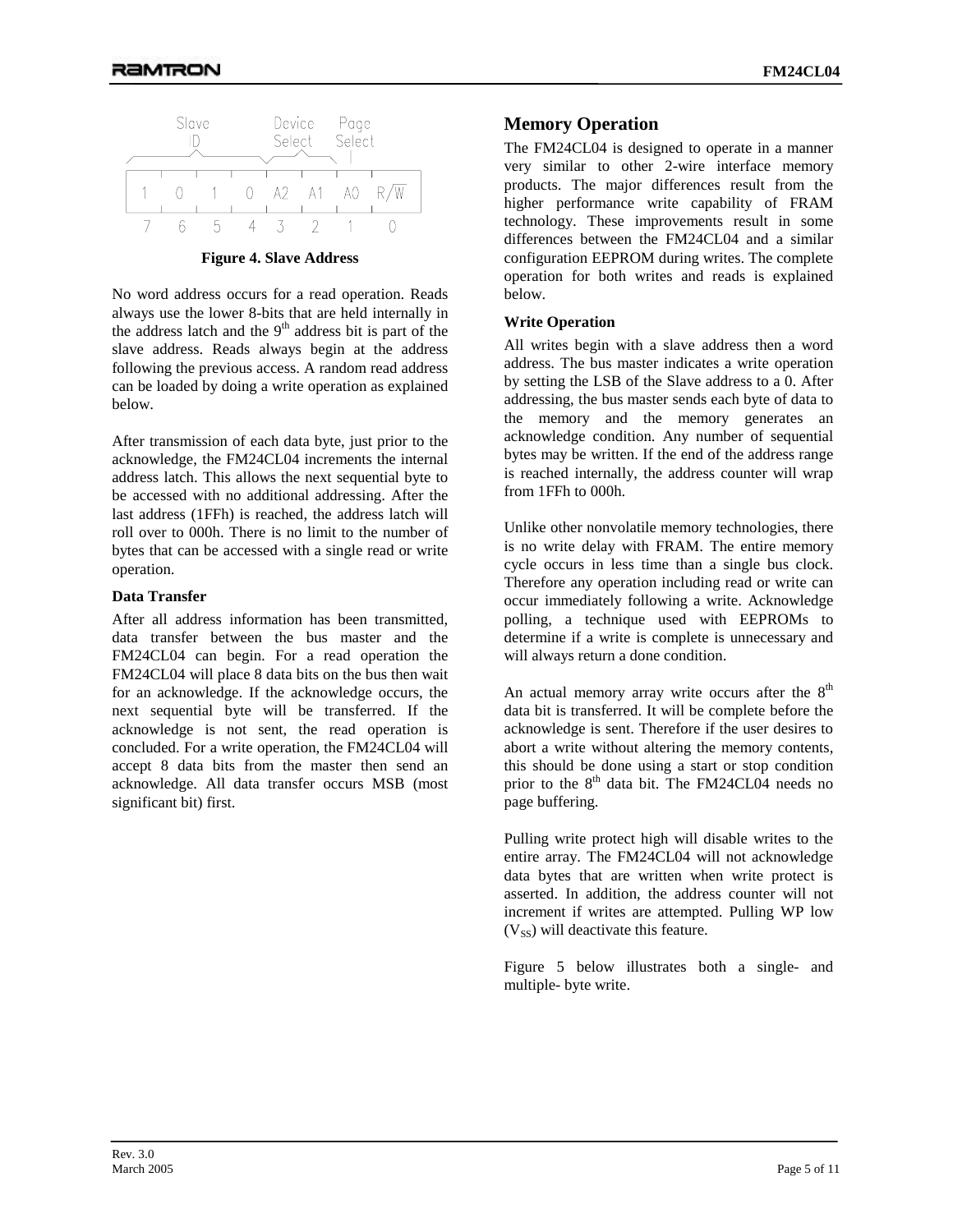

**Figure 6. Multiple Byte Write** 

## **Read Operation**

There are two basic types of read operations. They are current address read and selective address read. In a current address read, the FM24CL04 uses the internal address latch to supply the lower 8 address bits. In a selective read, the user performs a procedure to set these lower address bits to a specific value.

## Current Address & Sequential Read

The FM24CL04 uses an internal latch to supply the lower 8 address bits for a read operation. A current address read uses the existing value in the address latch as a starting place for the read operation. This is the address immediately following that of the last operation.

To perform a current address read, the bus master supplies a slave address with the LSB set to 1. This indicates that a read operation is requested. The page select bit in the slave address specifies the block of memory that is used for the read operation. After the acknowledge, the FM24CL04 will begin shifting out data from the current address. The current address is the bit from the slave address combined with the 8 bits that were in the internal address latch.

Beginning with the current address, the bus master can read any number of bytes. Thus a sequential read is simply a current address read with multiple byte transfers. After each byte the internal address counter will be incremented. Each time the bus master acknowledges a byte, this indicates that the FM24CL04 should read out the next sequential byte. There are four ways to properly terminate a read operation. Failing to properly terminate the read will most likely create a bus contention as the FM24CL04 attempts to read out additional data onto the bus. The four valid methods are as follows.

- 1. The bus master issues a no-acknowledge in the  $9<sup>th</sup>$  clock cycle and a stop in the  $10<sup>th</sup>$  clock cycle. This is illustrated in the diagrams below. This is the preferred method.
- 2. The bus master issues a no-acknowledge in the  $9<sup>th</sup>$  clock cycle and a start in the  $10<sup>th</sup>$ .
- 3. The bus master issues a stop in the  $9<sup>th</sup>$  clock cycle. Bus contention may result.
- 4. The bus master issues a start in the  $9<sup>th</sup>$  clock cycle. Bus contention may result.

If the internal address reaches 1FFh it will wrap around to 000h on the next read cycle. Figures 7 and 8 show the proper operation for current address reads.

## Selective (Random) Read

A simple technique allows a user to select a random address location as the starting point for a read operation. This involves using the first two bytes of a write operation to set the internal address byte followed by subsequent read operations.

To perform a selective read, the bus master sends out the slave address with the LSB set to 0. This specifies a write operation. According to the write protocol, the bus master then sends the word address byte that is loaded into the internal address latch. After the FM24CL04 acknowledges the word address, the bus master issues a start condition. This simultaneously aborts the write operation and allows the read command to be issued with the slave address LSB set to a 1. The operation is now a current address read. See Figure 9.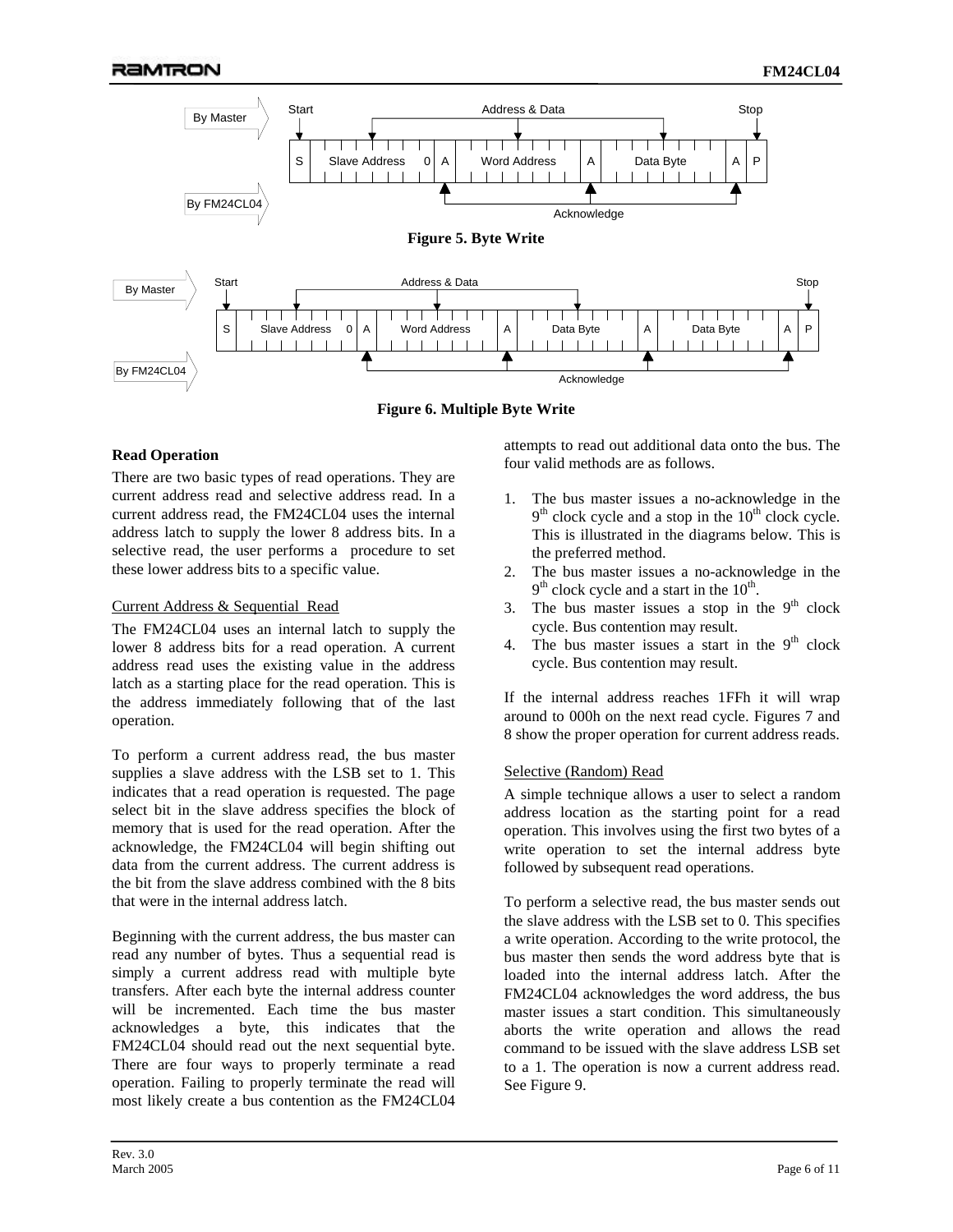

**Figure 7. Current Address Read** 



**Figure 8. Sequential Read** 



**Figure 9. Selective (Random) Read**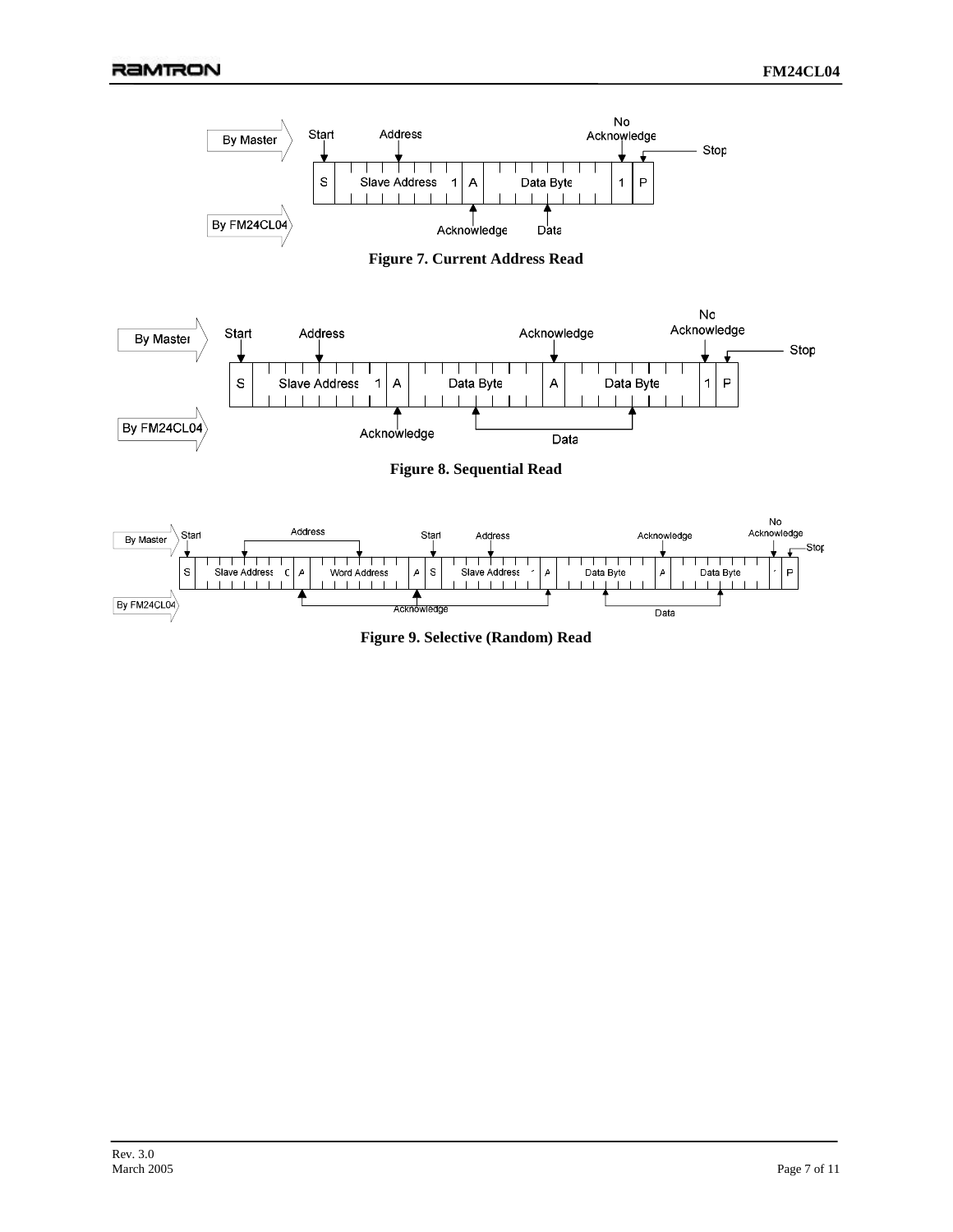## **Electrical Specifications**

#### **Absolute Maximum Ratings**

| <b>Symbol</b>    | <b>Description</b>                                   | <b>Ratings</b>                                         |
|------------------|------------------------------------------------------|--------------------------------------------------------|
| $\rm V_{DD}$     | Power Supply Voltage with respect to V <sub>SS</sub> | $-1.0V$ to $+5.0V$                                     |
| $V_{IN}$         | Voltage on any signal pin with respect to $V_{SS}$   | $-1.0V$ to $+5.0V$                                     |
|                  |                                                      | and $V_{IN} < V_{DD} + 1.0V$ *                         |
| $T_{STG}$        | <b>Storage Temperature</b>                           | -55 $\mathrm{^{\circ}C}$ to + 125 $\mathrm{^{\circ}C}$ |
| $T_{LEAD}$       | Lead Temperature (Soldering, 10 seconds)             | $300^{\circ}$ C                                        |
| V <sub>ESD</sub> | <b>Electrostatic Discharge Voltage</b>               |                                                        |
|                  | - Human Body Model (JEDEC Std JESD22-A114-B)         | 3kV                                                    |
|                  | - Machine Model (JEDEC Std JESD22-A115-A)            | 300V                                                   |
|                  | Package Moisture Sensitivity Level                   | $MSL-1$                                                |

\* Exception: The " $V_{IN}$  <  $V_{DD}$ +1.0V" restriction does not apply to the SCL and SDA inputs.

Stresses above those listed under Absolute Maximum Ratings may cause permanent damage to the device. This is a stress rating only, and the functional operation of the device at these or any other conditions above those listed in the operational section of this specification is not implied. Exposure to absolute maximum ratings conditions for extended periods may affect device reliability.

|  |  | <b>DC Operating Conditions</b> $(T_A = -40^\circ \text{ C to } +85^\circ \text{ C}, V_{DD} = 2.7 \text{ V to } 3.65 \text{ V unless otherwise specified})$ |  |
|--|--|------------------------------------------------------------------------------------------------------------------------------------------------------------|--|
|--|--|------------------------------------------------------------------------------------------------------------------------------------------------------------|--|

| <b>Symbol</b>    | <b>Parameter</b>              | Min                    | <b>Typ</b> | <b>Max</b>          | <b>Units</b> | <b>Notes</b>   |
|------------------|-------------------------------|------------------------|------------|---------------------|--------------|----------------|
| $V_{DD}$         | Main Power Supply             | 2.7                    |            | 3.65                | V            |                |
| $I_{DD}$         | <b>VDD Supply Current</b>     |                        |            |                     |              |                |
|                  | $\omega$ SCL = 100 kHz        |                        |            | 75                  | μA           |                |
|                  | @ $SCL = 400$ kHz             |                        |            | 150                 | μA           |                |
|                  | $\omega$ SCL = 1 MHz          |                        |            | 300                 | μA           |                |
| $I_{SB}$         | <b>Standby Current</b>        |                        |            |                     | $\mu A$      | $\overline{c}$ |
| $I_{LI}$         | <b>Input Leakage Current</b>  |                        |            | $\pm 1$             | μA           | 3              |
| $I_{LO}$         | <b>Output Leakage Current</b> |                        |            | $\pm 1$             | $\mu A$      | 3              |
| $\rm V_{\rm IH}$ | <b>Input High Voltage</b>     | $0.7 V_{DD}$           |            | $V_{DD}$ + 0.5      | V            |                |
| $V_{IL}$         | <b>Input Low Voltage</b>      | $-0.3$                 |            | 0.3 V <sub>DD</sub> | V            |                |
| $V_{OL}$         | <b>Output Low Voltage</b>     |                        |            | 0.4                 | V            |                |
|                  | @ $I_{OL} = 3.0$ mA           |                        |            |                     |              |                |
| $R_{IN}$         | Input Resistance (WP, A2, A1) |                        |            |                     |              |                |
|                  | For $V_{IN} = V_{IL}$ (max)   | 50                     |            |                     | $K\Omega$    | 5              |
|                  | For $V_{IN} = V_{IH}$ (min)   |                        |            |                     | $M\Omega$    |                |
| $V_{HYS}$        | <b>Input Hysteresis</b>       | $0.05$ V <sub>DD</sub> |            |                     | V            | 4              |

**Notes** 

1. SCL toggling between  $V_{DD}$ -0.3V and  $V_{SS}$ , other inputs  $V_{SS}$  or  $V_{DD}$ -0.3V

2.  $SCL = SDA = V_{DD}$ . All inputs  $V_{SS}$  or  $V_{DD}$ . Stop command issued.

3.  $V_{IN}$  or  $V_{OUT} = V_{SS}$  to  $V_{DD}$ . Does not apply to WP, A1, A2 pins.

4. This parameter is periodically sampled and not 100% tested.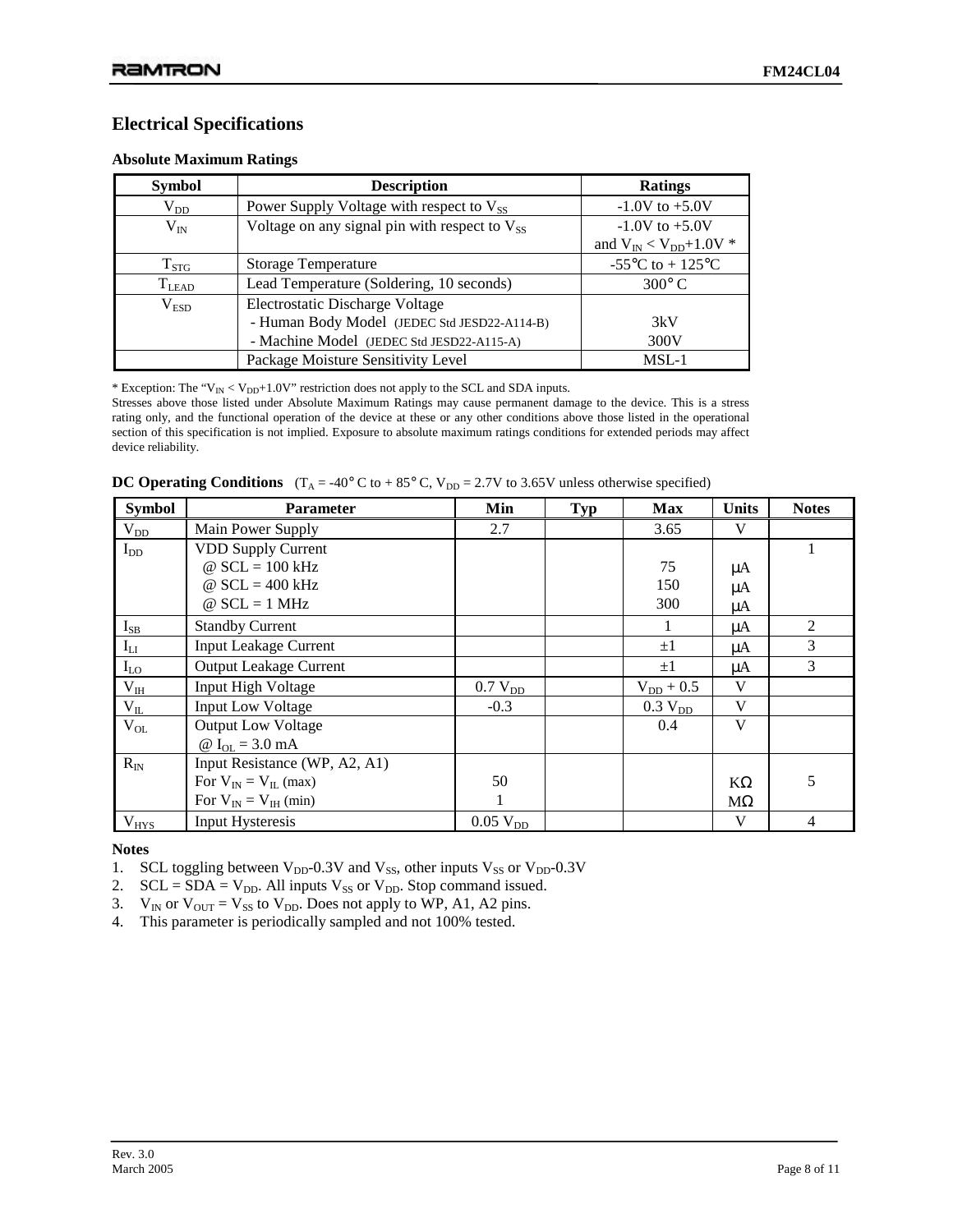| <b>Symbol</b>    | <b>Parameter</b>                                          | Min      | Max  | Min      | Max | Min      | Max  | <b>Units</b> | <b>Notes</b> |
|------------------|-----------------------------------------------------------|----------|------|----------|-----|----------|------|--------------|--------------|
| $f_{\rm SCL}$    | <b>SCL Clock Frequency</b>                                | $\Omega$ | 100  | $\Omega$ | 400 | $\Omega$ | 1000 | kHz          |              |
| $t_{LOW}$        | Clock Low Period                                          | 4.7      |      | 1.3      |     | 0.6      |      | $\mu$ s      |              |
| $t_{\rm HIGH}$   | Clock High Period                                         | 4.0      |      | 0.6      |     | 0.4      |      | $\mu s$      |              |
| $t_{AA}$         | <b>SCL Low to SDA Data Out Valid</b>                      |          | 3    |          | 0.9 |          | 0.55 | $\mu s$      |              |
| $t_{\text{BUF}}$ | <b>Bus Free Before New</b><br>Transmission                | 4.7      |      | 1.3      |     | 0.5      |      | $\mu s$      |              |
| $t_{HD:STA}$     | <b>Start Condition Hold Time</b>                          | 4.0      |      | 0.6      |     | 0.25     |      | $\mu s$      |              |
| $t_{\rm SU:STA}$ | <b>Start Condition Setup for Repeated</b><br><b>Start</b> | 4.7      |      | 0.6      |     | 0.25     |      | $\mu s$      |              |
| $t_{HD:DAT}$     | Data In Hold                                              | $\Omega$ |      | $\Omega$ |     | $\Omega$ |      | ns           |              |
| $t_{\rm SU:DAT}$ | Data In Setup                                             | 250      |      | 100      |     | 100      |      | ns           |              |
| $t_{R}$          | <b>Input Rise Time</b>                                    |          | 1000 |          | 300 |          | 300  | ns           | 1            |
| $t_F$            | <b>Input Fall Time</b>                                    |          | 300  |          | 300 |          | 100  | ns           | 1            |
| $t_{\rm SU:STO}$ | <b>Stop Condition Setup</b>                               | 4.0      |      | 0.6      |     | 0.25     |      | us           |              |
| $t_{DH}$         | Data Output Hold<br>(from SCL @ VIL)                      | $\theta$ |      | $\Omega$ |     | $\Omega$ |      | ns           |              |
| $t_{SP}$         | Noise Suppression Time Constant<br>on SCL, SDA            |          | 50   |          | 50  |          | 50   | ns           |              |

|  |  |  |  | <b>AC Parameters</b> (T <sub>A</sub> = -40° C to + 85° C, V <sub>DD</sub> = 2.7V to 3.65V, C <sub>L</sub> = 100 pF unless otherwise specified) |
|--|--|--|--|------------------------------------------------------------------------------------------------------------------------------------------------|
|--|--|--|--|------------------------------------------------------------------------------------------------------------------------------------------------|

## **Notes : All SCL specifications as well as start and stop conditions apply to both read and write operations.**

1 This parameter is periodically sampled and not 100% tested.

**Capacitance**  $(T_A = 25^\circ C, f=1.0 \text{ MHz}, V_{DD} = 3\text{V})$ 

| <b>Symbol</b> | <b>Parameter</b>               | Max | <b>Units</b> | <b>Notes</b> |
|---------------|--------------------------------|-----|--------------|--------------|
| $-V/C$        | Input/Output Capacitance (SDA) |     | рF           |              |
|               | Input Capacitance              |     | ŋΗ           |              |

## **Notes**

1 This parameter is periodically sampled and not 100% tested.

## **AC Test Conditions**

| <b>Input Pulse Levels</b>      | 0.1 $V_{DD}$ to 0.9 $V_{DD}$ |
|--------------------------------|------------------------------|
| Input rise and fall times      | $10$ ns                      |
| Input and output timing levels | $0.5 V_{DD}$                 |

## **Equivalent AC Load Circuit**

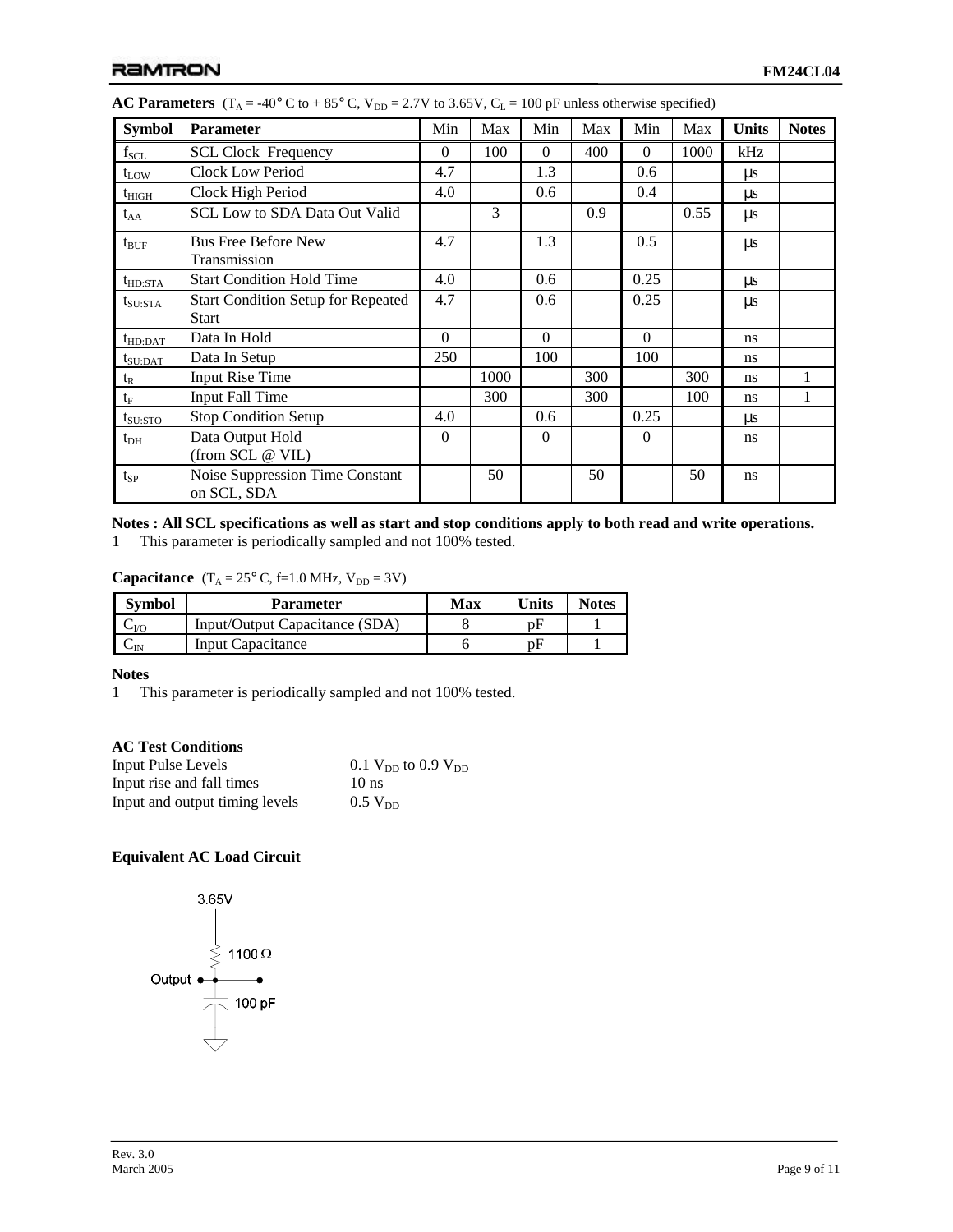## **Diagram Notes**

All start and stop timing parameters apply to both read and write cycles. Clock specifications are identical for read and write cycles. Write timing parameters apply to slave address, word address, and write data bits. Functional relationships are illustrated in the relevant data sheet sections. These diagrams illustrate the timing parameters only.

#### **Read Bus Timing**



#### **Data Retention**  $(V_{DD} = 2.7V \text{ to } 3.65V, +85^{\circ}C)$

Starl

| ້<br>Parameter | Min | <b>Inits</b> | <b>Notes</b> |
|----------------|-----|--------------|--------------|
| Data Retention | ≁~  | r ears       |              |